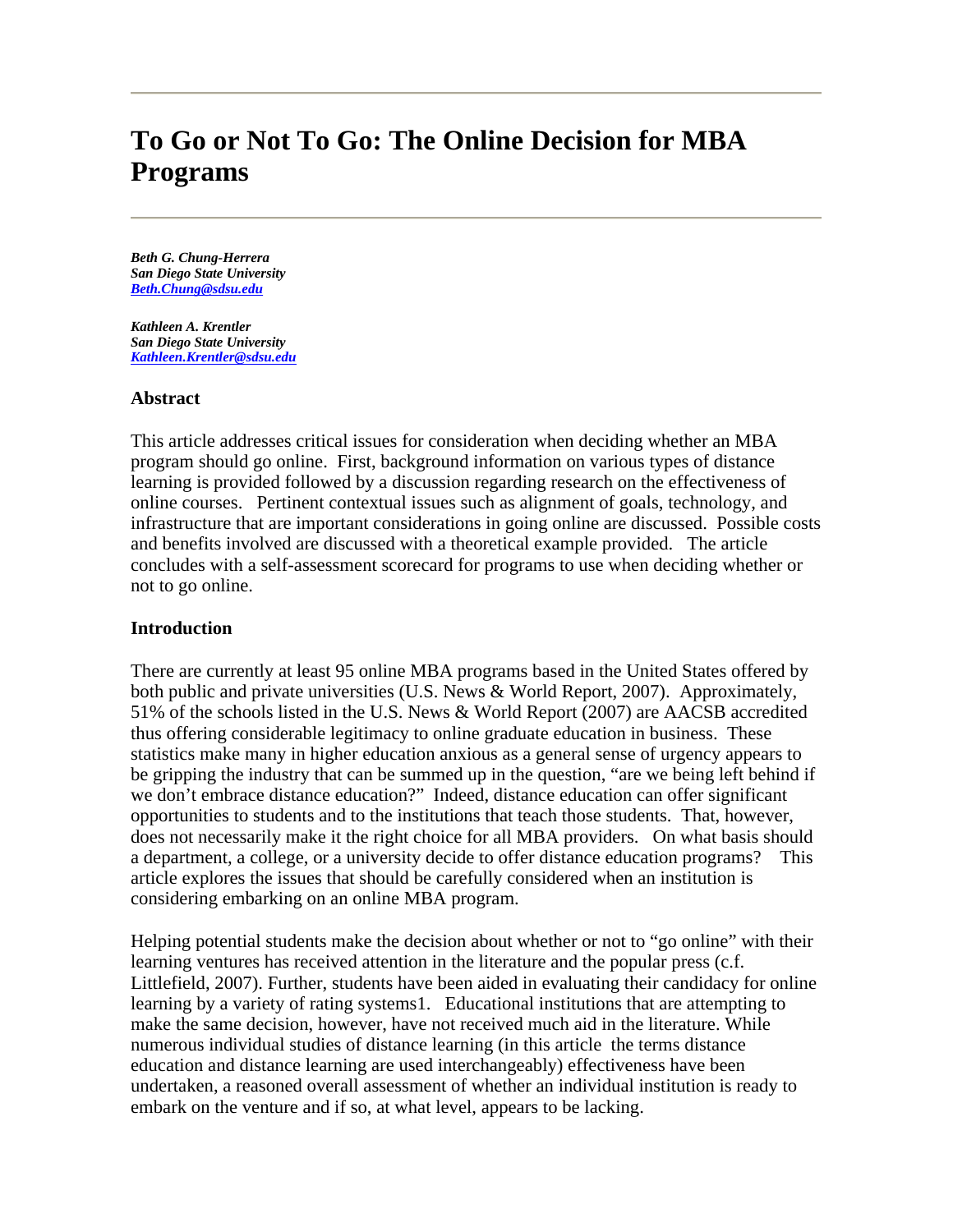The purpose of this article is to provide readers with guidelines for assessing the feasibility of developing and offering an online MBA program. It is a mistake to move into distance education primarily because "everyone else is". Success on this front takes careful consideration and planning. This article begins by providing some background information on distance learning. What does the term actually encompass? Perhaps more importantly, what evidence exists to suggest that desired learning outcomes can be achieved with this mode of delivery? Without evidence of the effectiveness of the effort in an environment consistent with what can be offered, there is little point in further consideration. Pertinent contextual issues such as goals for engaging in distance learning, alignment with college and university goals, available technology, and infrastructure issues are considered as well as the costs and benefits associated with going online. The article concludes by offering a rating system (a scorecard) for programs considering online delivery. That is, the critical success factors that need to be present for a program considering distance education are identified.

## **Background**

## *Types of Distance Learning*

A reasoned assessment regarding the decision of whether to develop a distance education program begins with an understanding of what distance learning actually entails. Most universities in recent years have moved to course management systems (e.g., Blackboard<sup>™,</sup> WebCT™) that deliver information online. Further, such course management systems can also allow for online assignments, quizzes and tests, threaded discussions and virtual chats. Are users of such course management systems thus distance learning providers? Technically yes, and hence it could be argued that few if any schools have yet to embark on distance education. However, a course that meets primarily in a face-to-face format but includes some elements offered online is best described only as web enhanced (Schmidt, 2002) although the course technically engaged in distance education, this clearly still represents a fledgling commitment to the practice. As the web enhanced portion of a course grows, often replacing some but not all face-to-face class meetings, the class is more likely to be described as a hybrid (Northeast Texas Consortium, 2008). Both web enhanced and hybrid courses are considered types of blended learning2. Educational delivery may best be thought of in a continuum as portrayed in Figure 1. A fully online course with no faceto-face meetings would represent the most extreme level of the distance learning environment.



*Figure 1.* The Learning Environment Continuum

A program, of course, is comprised of multiple courses hence a blended learning program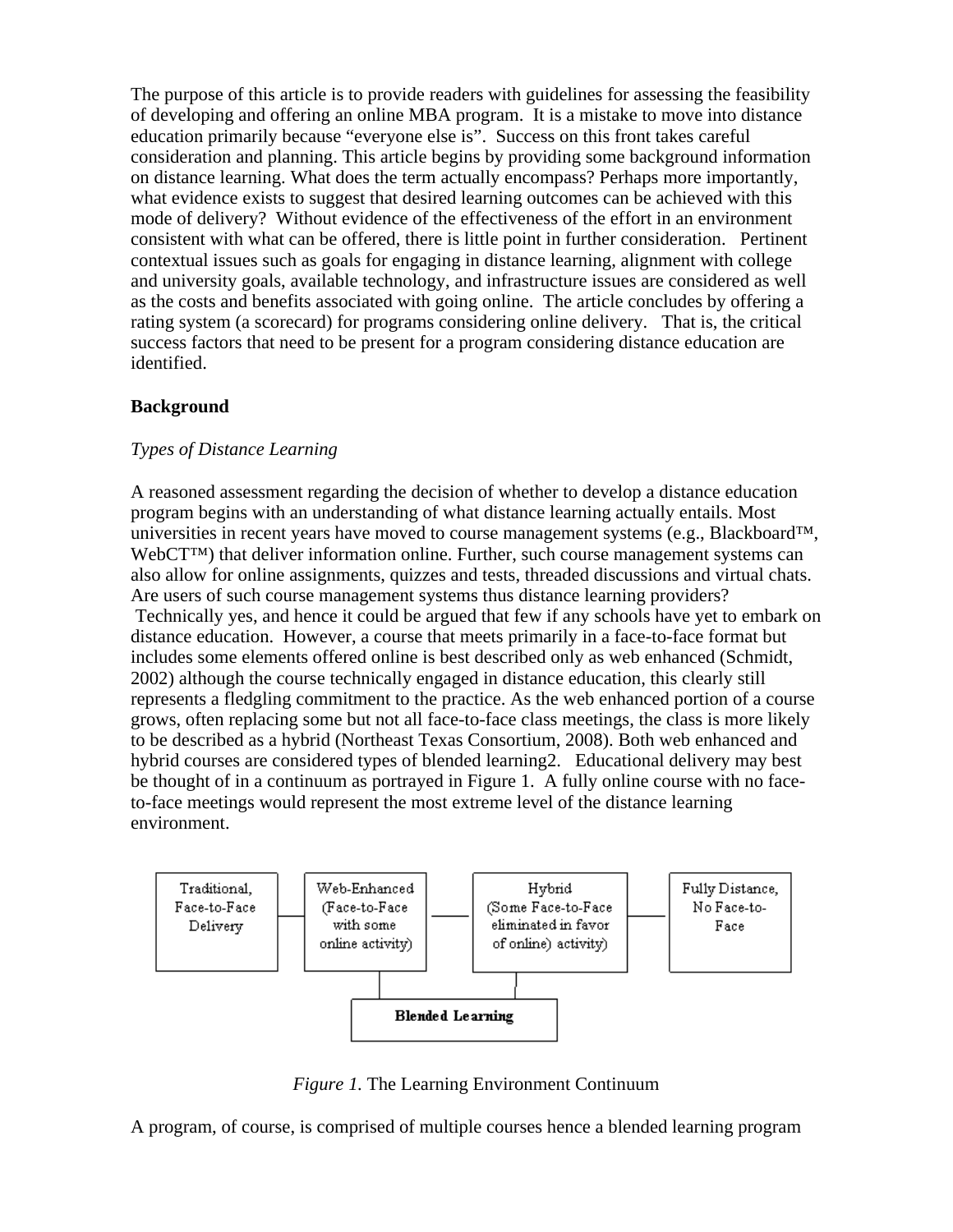might consist of some fully face-to-face courses and some fully online courses or a series of hybrid courses or even a mix of fully face-to-face, hybrid, and fully online courses. Institutions with little or no experience in offering instructional material online (whether in a blended learning scenario or in a fully online scenario) are best advised to gain some experience with a few courses perhaps first moving to hybrid and ultimately to fully online before launching a complete online program. The issues considered in this article have relevance for those assessing the use of distance education at any level – from the first foray into web enhancement in a class, to the development and implementation of fully online programs. As efforts move toward the far end of the distance learning continuum, however, the noted issues for success become increasingly important to consider. Because this is the case, the remainder of this article will focus on the decision to move to a fully online program for the MBA.

#### *Effectiveness*

Prior to consideration of whether an individual institution is positioned to develop and launch significant distance education efforts in its MBA offerings, the general question of distance learning effectiveness should be considered. Research on the effectiveness of distance learning spans the spectrum of both hybrid and fully online *programs* as well as hybrid and fully online individual *courses*. Courses with distance learning components have been found to improve learning by increasing student engagement (Dziuban, Hartman, & Moskal, 2004; Popovich & Neel, 2005; Tallent-Runnels, Cooer, Lan, Thomas, & Busby, 2005), improving student achievement (Alavi, 1994; Maki, Maki, Patterson, & Whittaker, 2000), improving student/teacher interaction (Hiltz, 1995) and enabling more frequent student assessment (Tallent-Runnels et. al., 2005; Twigg, 2005;Wang, 2006).

The effectiveness of distance learning has been found to vary with the extent of faculty training and preparation. With distance education, faculty members need to relearn how to teach (Dziuban, et. al., 2004). Perreault, Waldman, Alexander, and Zhao (2002) found that out of a sample of 81 professors in accredited business schools, 63% taught themselves how to create and deliver distance learning courses. When training was available at the sampled schools, in-house workshops and mentoring were the most common types. The creation of faculty support services has been found to be critical to effectively preparing faculty to teach in a distance learning setting (Tallent-Runnels et. al., 2005; Twigg, 2005;Wang, 2006). These services include faculty training on the use of technology, course design support, and production support. Design support can help faculty choose more effective online learning activities to supplement or replace activities in classes that are still primarily face-to-face. It can also help faculty avoid a common mistake of creating an online course by closely duplicating the activities in the face-to-face course rather than starting fresh with a set of activities that makes the best use of the available technology (Leidner & Jarvenpaa, 1995).

Like faculty, students require support services as well in order to be effective. For students, these include technical guides, library access, and 24/7 technical support (Perreault et. al., 2002; Tallent-Runnels et. al., 2005; Wang, 2006). Prior to starting distance education, it is important that students be assessed for readiness for distance learning (Wang, 2006). While the need is probably less now than in the past, universities should address students' concerns (and parents) over their ability to succeed in the new environment (Perreault et. al., 2002; Twigg, 2005). This can be accomplished by emphasizing the learning objectives of the programs and not the technology, and ensuring that students know how to communicate online with faculty and other students.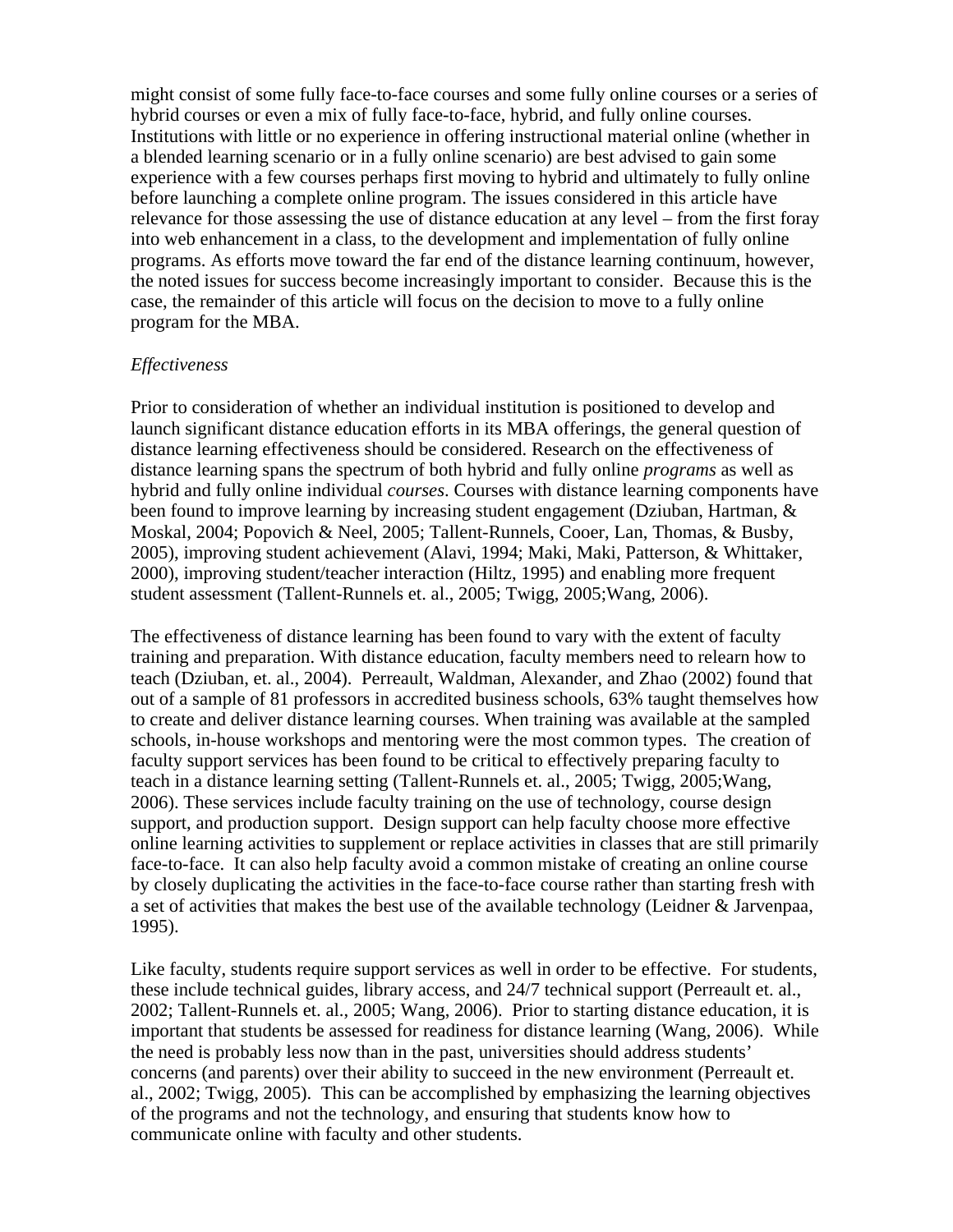One of the largest and most systematic efforts to study distance learning effectiveness was undertaken by the National Center for Academic Transformation (NCAT)3. The purpose of the program was to support the efforts of colleges and universities to redesign their instructional approaches using technology in ways that achieved cost savings and quality enhancements. A fundamental change in instruction was encouraged – to shift from a focus on effective teaching to effective student learning4. To impact a large number of students at an early stage of higher education, grants were focused on redesign proposals involving large undergraduate introductory courses with high enrollments. Large introductory courses were also viewed as good candidates for redesign because they have a standardized curriculum, outcomes that can be easily delineated and have content over which faculty members are less possessive.

Fourteen out of thirty grant institutions reported one or more measurable impacts on students associated with the institution of the redesigned course. These impacts included the key areas of learning and retention. In the area of learning, students were better able to handle difficult concepts and higher-order thinking, retain key concepts, and synthesize material from basic concepts in web-enhanced courses versus traditional face-to-face courses. Numerous and consistent reports in the study also found improvements in retention and its related aspects. In addition to improvements in learning and retention with web-enhanced courses, the NCAT study found that active engagement in the learning process, an enhanced view of the major, better performance in advanced classes, higher completion rate of homework assignments, better class attendance, and more positive attitudes and satisfaction levels occurred ( NCAT, see footnote 3).

An examination of the effectiveness of using an online medium was also conducted by Bigelow (1999) where he suggests that although student teams may encounter communication problems, the online medium should have positive impact on things such as access to information, self-managed learning, student diversity, and computer interaction. Further, he believed that there are some areas where using an online delivery mode can yield greater learning benefits than the traditional classroom. These areas include: mediaspecific learning such as basic computer skills/web skills, inquiry skills, diversity and international learning, self-assessment instruments, and interactive cases and situations.

 A study by Hollerback and Mims (2007) compared online, televised and face-to-face forms of delivery for a mass communication course. Using both pre- and post-tests, they found that significant student knowledge acquisition occurred through exposure to all three instructional methods and that no particular method was found to be superior to the others.

#### *Graduate students*

A few studies of distance learning effectiveness have also been conducted specifically with online MBA programs. While these studies do not offer the large sample size for analyzing effectiveness that the NCAT study had, they do offer interesting insights into the benefits and challenges of developing online MBA programs.

Schrum and Bensen (2000) describe the development of an online MBA program at a large Southeastern University. The program was designed by 10 faculty members to serve a cohort of 46 successful executives, all working for the same corporation that funded the program. A mixed delivery mode was adopted. Each course included a face-to-face component equaling half of the time of a traditional course and a distance component for the remaining half. Two steps were taken to prepare faculty to teach in this program. First,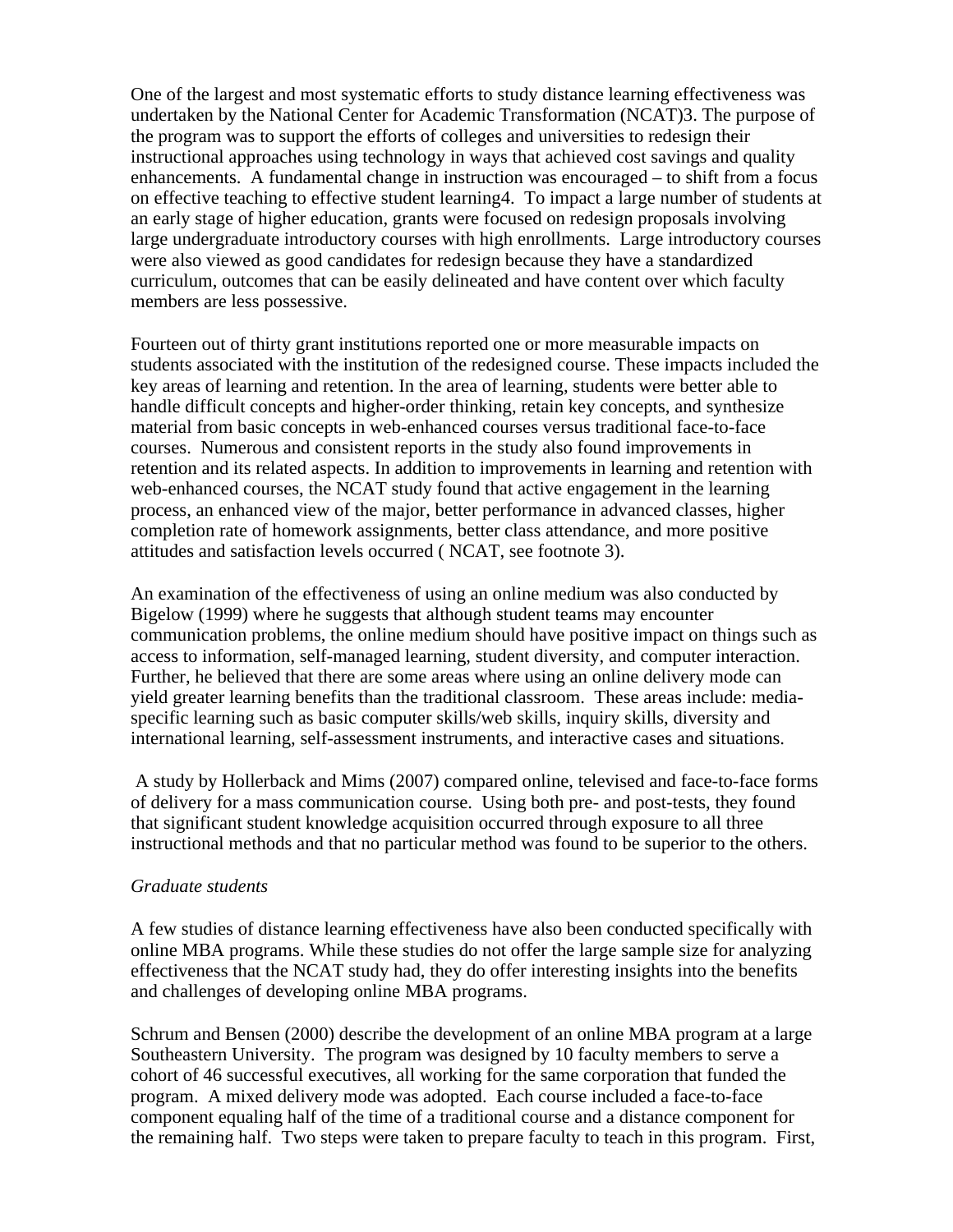a month-long seminar was designed for the 10 faculty members. Faculty worked with a consultant on course design and with technical support personnel on specifics of courses. A series of weekly meetings of the faculty team was also established.

Overall, faculty members mentioned that the initial training, equipment training, and ongoing technical support were major factors in their success. Meanwhile students felt that the responsiveness of faculty and administrators to student concerns was a key factor in their own success. Faculty members were split on their approach to developing their courses. Some attempted to convert as much as possible from their campus-based courses to the online program. Others focused on finding new learning opportunities more suited for online learning. Faculty also reported that the time and energy commitment was far greater than what they had anticipated. Similarly, students reported that coursework required more time than anticipated. The expectation of 15 hours per week typically turned into 20 to 30 hours for many students.

Zhai and Liu (2005) in their study describe the development of an online MBA program at a large Midwestern university. The authors gathered input from 26 online instructors and 102 students on their experiences. Instructors felt that online discussion was the key to online interaction. Asking and responding to instructors' questions were the major student activity in the discussion forum in all courses. Online quizzes and exams administered using course management software was used extensively. About half of the instructors used audio/video clips, including self introduction video clips. Overall, students felt the key strengths of the program were its flexibility and that their instructors used various instructional techniques to foster students' critical and reflective thinking. The success seems to be in part due to the variety of tools used in the courses, including e-mail, asynchronous discussion forums, online hand-in systems, interactive quiz tools, and PowerPoint slides. Tools such as audioand video-based applications that require gaining additional technical skills and were timeintensive to use were employed infrequently. A student team approach was another reason for the program's success so collaborative tools were necessary. Finally, many instructors approached teaching online courses by replicating, as much as possible, their campus-based course. This was generally viewed as not realizing the full potential of distance education because it was felt that online delivery should seek alternative means to educate rather than seeking to precisely duplicate the in-class experience.

 Arbaugh (2000) examined the difference between a physical classroom and a virtual classroom for an MBA course. Both class sections used the same text and course readings, were given the same assignments and were taught by the same instructor. A few interesting results were found that largely support the "lack of difference" effect found in some other studies (e.g., Dumont, 1996; Hiltz & Wellman, 1997). First, there were no significant differences between the two delivery formats in terms of student learning. Similarly, no significant differences were found in interaction quality and dynamics between the two classes.

 This section has discussed some available studies on the effectiveness of both undergraduate and graduate online courses. For a more in-depth discussion of the dimensions and antecedents of effectiveness, Piccoli, Ahmad, and Ives (2001) offer a comprehensive study. Overall, the literature on effectiveness suggests that distance learning, when managed carefully, can at a minimum equal the quantity and quality of faceto-face learning and in some instances may actually enhance learning.

#### **Contextual Issues**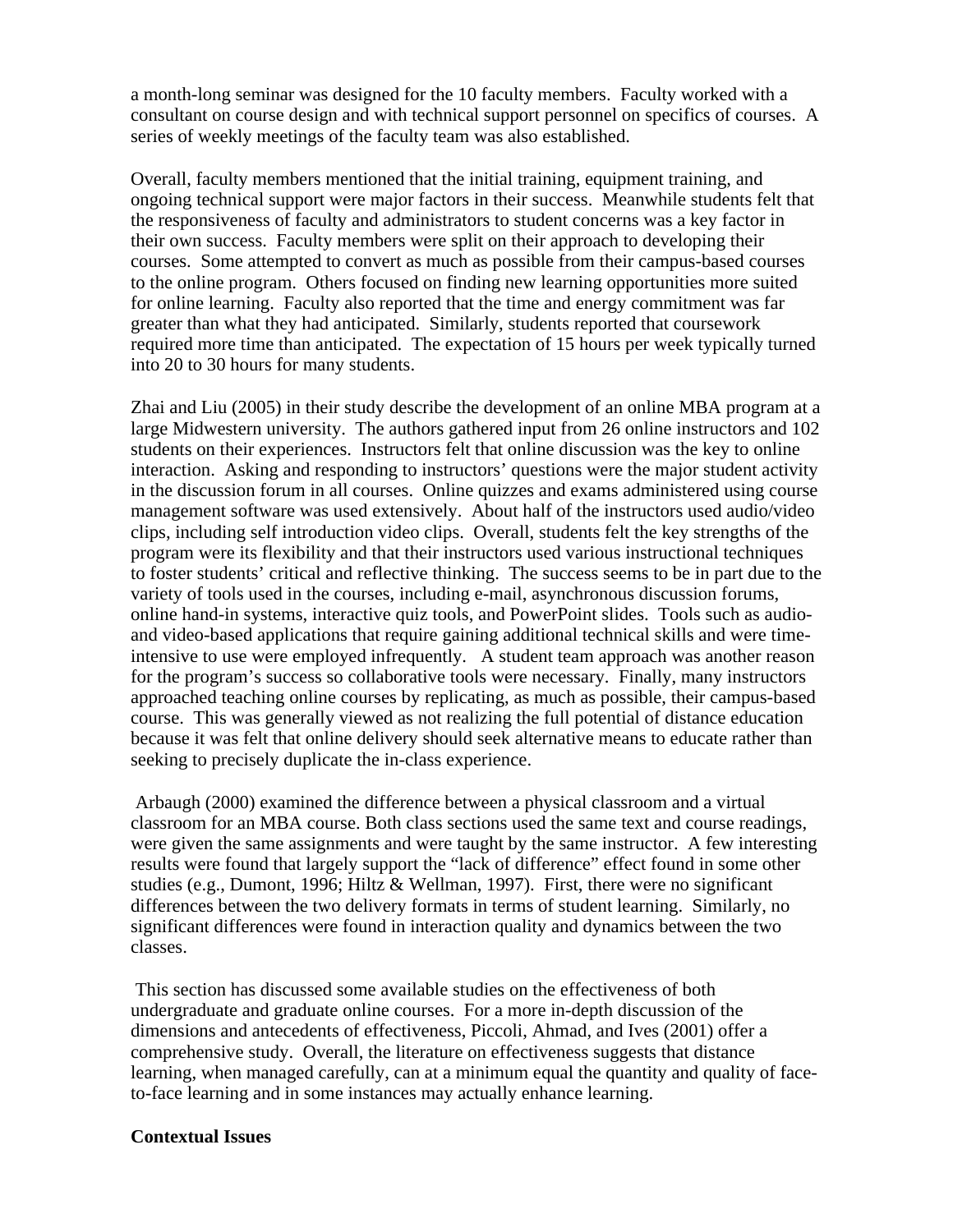#### *Goals*

There are a myriad of contextual issues that must be pondered when considering whether or not an online program is feasible. Some of these issues include whether the goals of your MBA program, college and university align with the goals of going online, technology choices, and infrastructure issues.

First and foremost, MBA providers need to consider the strategic objectives that distance learning is intended to accomplish for their organization (Watkins, 2007). According to a study by Samarawickrema and Stacey (2007), some common reasons for going online include: student demand, pedagogy issues, communication improvement, reaching a larger student pool or an international student pool, cutting production and delivery costs, and economic imperatives (to increase student numbers). However, the most frequently cited reason was top-down authority innovation directives. Faculty were often forced to adopt distance learning as a directive passed down from administration in an effort to keep pace with technology innovations. However, given the significant investment in going online, a distance MBA program should not move forward simplicity to keep pace. There needs to be specific goals for the program that are congruent with the college's specific goals.

 Consider a college that currently offers an MBA in International Business. The impetus to go online in this case may be an attempt to reach a more international student pool and/or to have more international instructors teaching the international courses. There is synergy in this example between the program's goals and the college's goals. Similarly, it is important for the online MBA program to be in line with the goals of the university. Universities often have the goal of improving student graduation and retention rates or increasing enrollment which might be compatible with the goals of an online MBA program.

 Overall, an online program will have more support and consequently be more successful if it is in alignment with the goals of the college and university in which it resides.

#### *Technology*

One important contextual issue that must be taken into consideration is the type of technology that will be used. Since this is potentially a big investment, careful analysis should be conducted before making a commitment. A wide variety of software exists to aid in delivering distance education and more is being developed all the time. Software varies in terms of its level of sophistication and with that variation come differences in the extent to which an individual faculty member could be expected to use it by themselves versus the extent to which faculty support from technology specialists would be required.

At the simple end of the spectrum, distance education may be delivered through PowerPoint and a course management system such as Blackboard<sup>™</sup> or WebCT<sup>™</sup>. When more sophisticated delivery tools such as audio or visual and enhanced interactivity requiring flash are desired however, the need for technology development becomes greater. Some distance education providers take on such challenges internally but to do so requires significant financial support and technical expertise. Chinese Polytechnic University, Hong Kong, for example, has internally developed a wide variety of sophisticated technological deliveries for courses through the e3Learning Project (2006). The project, however, spanned three years, was undertaken at the university-wide level, and was supported by a multi-million dollar grant from the government of Hong Kong.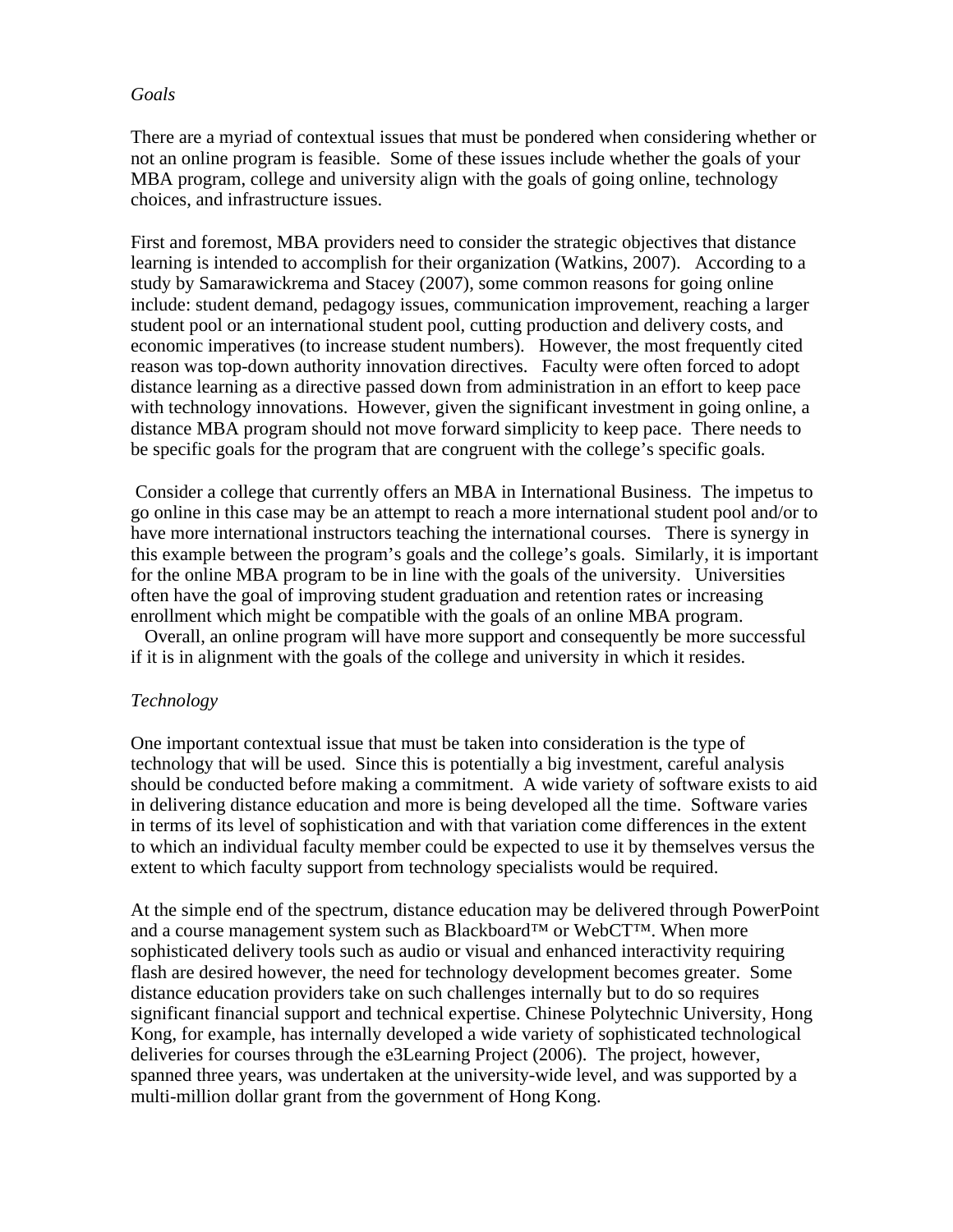A wide variety of commercial tools are available. They vary in price and in the variety of features offered. Each tool offers different features such as the ability to create interactive games, customized flashcards, quiz and exam generators, image editors, video editors and interactive whiteboards. The appropriate software tool depends on a number of factors including whether there is available technology support on campus, whether there is up-todate computer equipment to support the new tool, and whether there are high maintenance costs. All these technology issues need to be assessed prior to committing to a particular software platform.

#### *Infrastructure Issues*

A number of infrastructure issues need to be considered when going online, they include availability of instructors, instructor interest, instructor expertise, administrative support, staff support, available funds to pay salary stipends, and available funds for course development costs. These kinds of issues can make or break an online MBA venture. Are instructors currently over-extended? Are faculty members interested in teaching online courses? If not, are there other sources of knowledgeable instructors? One important thing to remember with online MBA classes is that they can be taught from anywhere in the world so institutions are not limited to instructors in their own geographic region. Another consideration is whether the current university structure allows online teaching to count as part of an instructor's regular course load or whether it is considered an overload class.

Aside from instructor-related issues, a program needs to have wide-spread support (Groen, Tworek, & Soos-Gonczol, 2008) from administration, not only at the college level but also from the university. This provides the foundation, direction, and scaffold structure for the program. Questions to consider are: is there flexibility in the university policy for determining how the class is delivered? Does the current university policy allow for online courses and if not, is the university senate and other governing bodies willing to make changes to the policy? Is there a widely held belief that online courses are an important addition to university life or are they seen as second-class citizens? Is there a willingness to invest time and money to online endeavors? Is the university willing to provide library support or technology support for this program? Similarly, an online program needs to have substantial support from staff members. In other words, are there staff members available to support such an endeavor and are they technologically savvy? If not, are there funds available to hire additional employees?

Ultimately, one of the most important infrastructure issues is whether there are sufficient funds to start such a program. There are significant costs associated with starting an online program. Funds for starting an online program can be generated from a number of different avenues to include state, federal and private grants, foundation grants, university fundraising efforts, loans, and so on. Overall, these kinds of contextual issues need to be carefully thought through before making the decision to go online.

## **Cost and Benefit Analysis**

Consideration of the contextual issues discussed in the previous section is likely to raise the question, "what is this going to cost and will the benefits outweigh those costs?"

 Undoubtedly, the costs of developing fully online courses and programs are significant. Whether the benefits realized from the efforts outweigh these costs is ultimately a programby-program decision.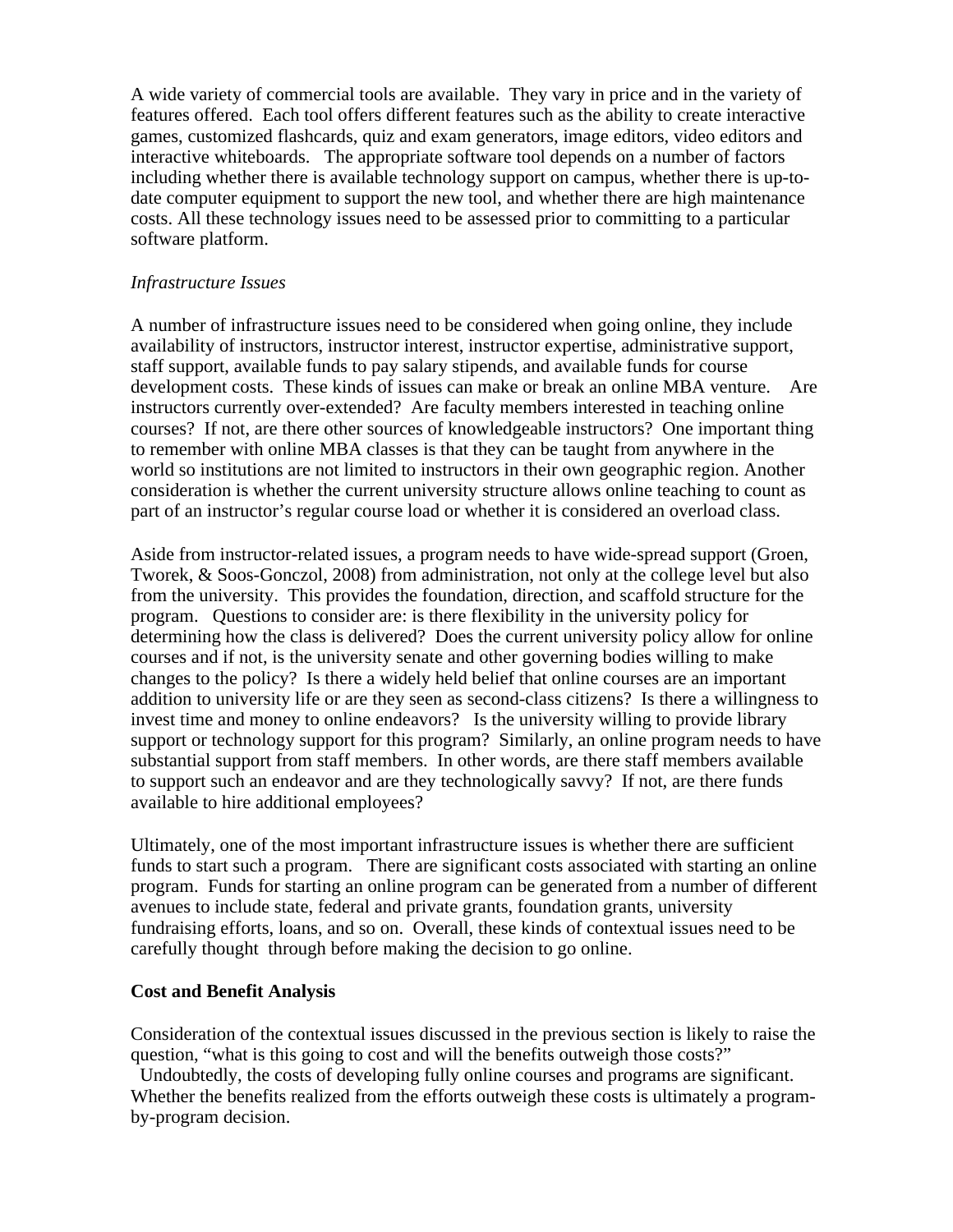Although studies in the literature differ on cost dimensions and taxonomy schemes, they are in general agreement as to the list of significant cost items incurred in distance learning. Table 1 summarizes the main cost items a typical MBA program would incur with a distance learning program (Morgan, 2000). One key decision is whether course development would be done in-house or outsourced.

Table 1

| <b>COST CATEGORY</b>                                                                   | <b>COMMENTS</b>                                                                                                                 |
|----------------------------------------------------------------------------------------|---------------------------------------------------------------------------------------------------------------------------------|
| <b>DEVELOPMENTAL COSTS</b>                                                             |                                                                                                                                 |
| Content creation & content update                                                      | <b>Options:</b> stipend per course, release time, or<br>part of teaching load                                                   |
| Course Development                                                                     | <b>Options:</b> stipend per course, release time, or<br>part of teaching load                                                   |
| Instructional Design & Tech Support                                                    | <b>Estimated: 42 Hours</b>                                                                                                      |
| <b>Faculty Training</b>                                                                | <b>Estimated: 10 Hours</b>                                                                                                      |
| <b>STAFFING COSTS</b>                                                                  |                                                                                                                                 |
| <b>Faculty Pay</b>                                                                     | Part of regular course load or overload                                                                                         |
| Graduate Assistant or Teaching Assistant Pay                                           | $#$ of G.A./T.A.s per course depends on $#$ of<br>students enrolled in course (Recommended<br>student/instructor ratio is 25:1) |
| Help Desk/Student Support Pay                                                          | Estimated: 15 Hours (Morgan, 2000)                                                                                              |
| <b>TECHNOLOGY &amp; INFRASTRUCTURE COSTS</b> Includes server and server administration | costs, backup costs, and data communication<br>costs                                                                            |

*General Distance Learning Cost Items*

Morgan, B., (2000) Is Distance Learning Worth It? Helping to Determine the Costs of Online Courses. Working Paper, Marshall University. Available: http://www.Marshall.edu/distance/distancelearning.pdf.

In considering the cost structure of distance learning courses (either hybrid or fully online), course development, both initial and recurring, should be expected to be the most significant cost item. Development costs include direct compensation or release time to faculty involved in taking an existing core course online. In addition to the first time development cost, courses need to be updated on a regular basis and, hence, an additional "renewal" cost is incurred.

Class size may become a factor influencing costs of online courses. According to Dibiase and Rademacher (2005), an increase in class size necessitates an increase in the courserelated workload of the faculty member. In general, they found that an increase in class size by a factor of 2.7 (18 to 49 students) translated to an increase in workload by a factor of about 2.5 (from 47.5 hours to 116.7 hours). However, this could be offset by delegating the grading of individual assignments to graduate teaching assistants. These results are in line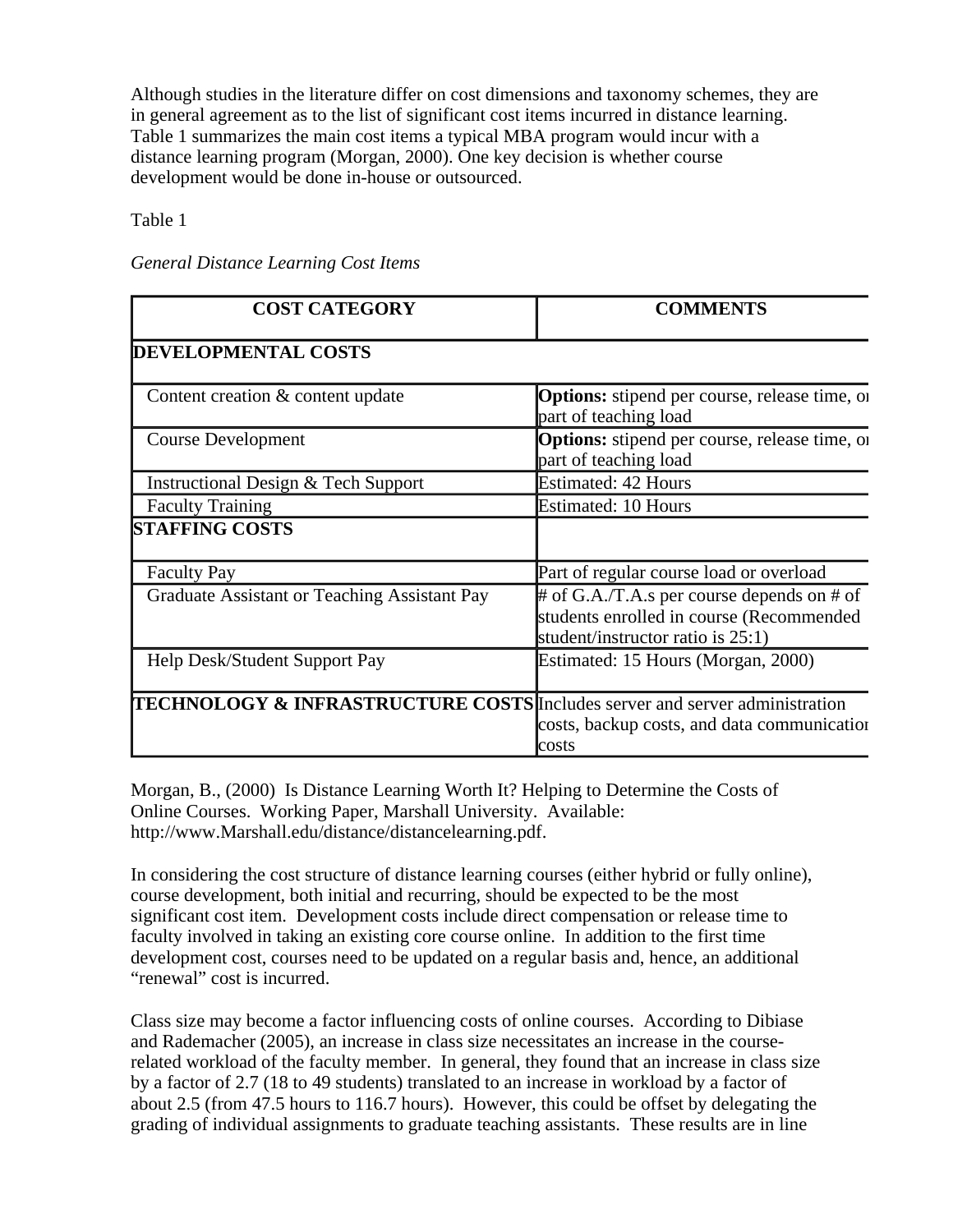with evidence provided by Kingma and Keefe (2006) who found that student satisfaction is maximized at a class size of  $23 - 25$  for a fully online course having a significant amount of online interactivity and communication (i.e., class participation or discussion). Because courses larger than this need adequate graduate or student assistant support at a ratio of 25:1, additional staffing costs may result.

# **Hypothetical Example: Expected Revenue and Cost of 30-unit Program**

The following is a scenario-based analysis that compares financial cost and revenue based on input from an outside vendor for a fully online program. It compares total cost and total revenue based on 25 students completing 30 credits. Due to inherent uncertainties, several assumptions had to be made and are listed in Table 2.

## Table 2

## *List of Assumptions for Hypothetical Example*

|                          | 1. Number of online courses to be offered:                           |                         |
|--------------------------|----------------------------------------------------------------------|-------------------------|
|                          | (Assumption that all course content is developed in-house by         |                         |
| faculty)                 |                                                                      | 10 classes (30 credits) |
|                          | 2. Number of registered students in each class:                      |                         |
|                          | (Total credit hours for 10 classes = $25*30 = 750$ credit hours)     | 25 students             |
|                          | 3. Total cost for new development/course:                            | \$26,500-29,000/course  |
|                          | a. Faculty stipend for content development per course                | \$10,000/course         |
|                          | b. Technical development & infrastructure cost (outsourced)          | \$16,500-19,000/course  |
|                          | 4. Type of instructor payment for delivery:                          | \$10,000/course (SPC)   |
| Options:                 |                                                                      |                         |
|                          | -- Stipend per course (SPC)                                          |                         |
|                          | -- Stipend per student enrolled (SPS)                                |                         |
|                          | 5. Course re-offering or re-deployment cost                          |                         |
|                          | (for the 2nd and subsequent times a course is taught)                |                         |
|                          | Redeployment activities include cloning of the previous course,      |                         |
|                          | population of class rosters, grade books and listservs, cleaning out |                         |
|                          | and reactivation of discussion boards, addition of new or            |                         |
|                          | changing instructional staff, updating of dates, links, etc.         | \$3,200                 |
|                          | 6. Total cost for updating multimedia, activities, or curriculum     |                         |
|                          | (for the 2nd and subsequent times a course is taught)                | \$30,000                |
| 7. Tuition rate per unit |                                                                      | \$515                   |
|                          | 8. Charging students a technology fee for online courses?            | No                      |

The creation of course content, technical development and infrastructure costs, stipends for teaching, and faculty development (including training) are expected to be the most significant items for starting an online MBA program. Similarly, there are also costs associated with re-offering courses such as updating multimedia, updating links, cleaning out grade books, etc.

The analysis indicates significant start-up cost for the first group of students (Table 3), which results in financial loss with an initial group of 25 students. That loss, however, is more than offset from the second and subsequent groups (Table 4).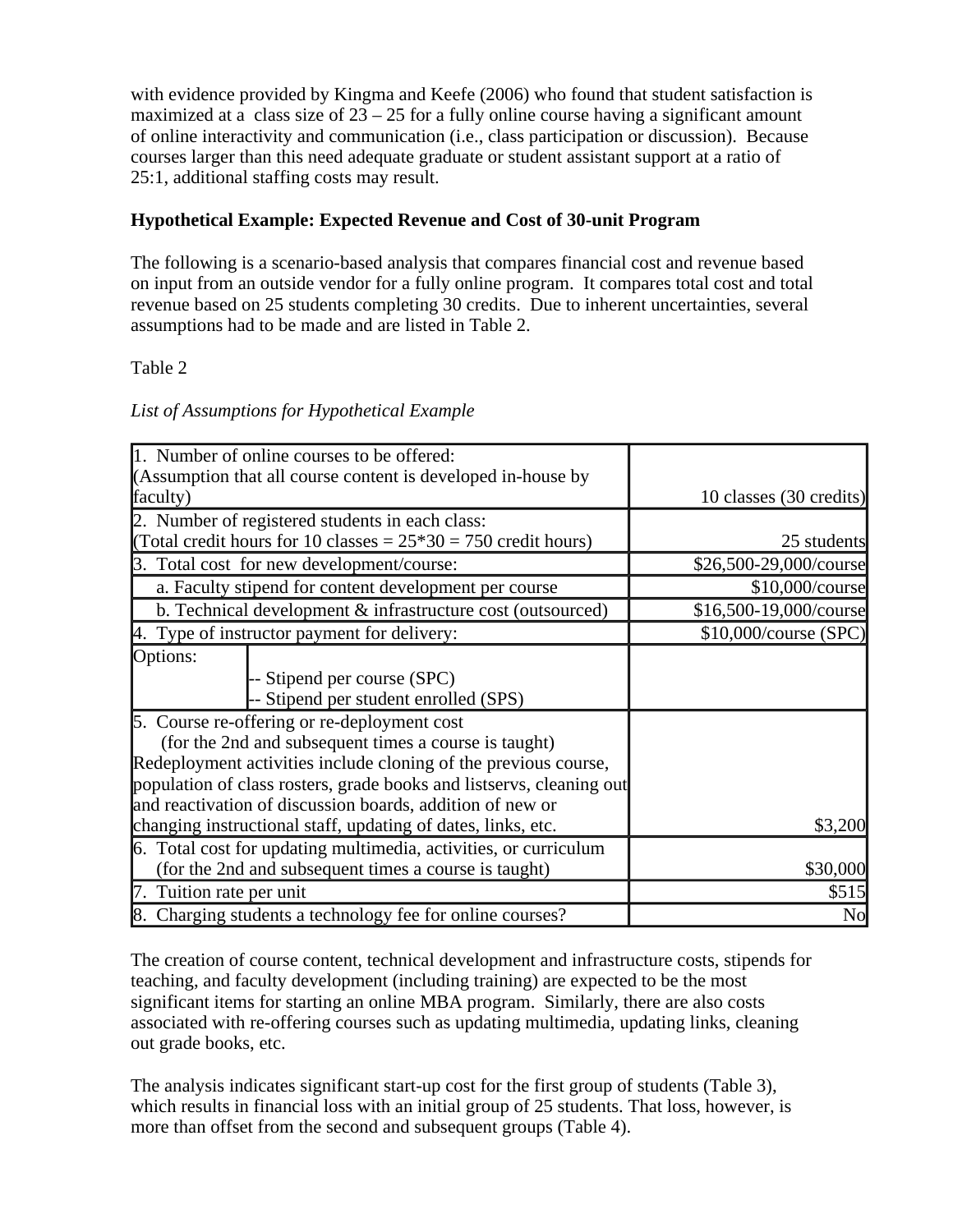## Table 3

## *Cost/Benefit Analysis: First MBA Group*

| Total stipend for content development (10 courses): | $$10,000 * 10 = $100,000$ |
|-----------------------------------------------------|---------------------------|
| Total stipend for delivery of course (10 courses):  | $$10,000 * 10 = $100,000$ |
| Total cost from outside vendor for:                 |                           |
| Administrative overhead                             |                           |
| Help desk support                                   |                           |
| <b>Server Cost</b>                                  |                           |
| <b>Server Administration</b>                        |                           |
| <b>Backup Cost</b>                                  |                           |
| Data Communication Charges                          |                           |
| <b>Software Cost</b>                                | $$19,000 * 10 = $190,000$ |
| Total Cost for DL MBA with 25 students              | \$390,000                 |
| Total Tuition Revenue: \$515 * 750 credit hours     | \$386,000                 |
| Overheads (35% of total revenue)                    | \$135,000                 |
| <b>Balance</b>                                      | $-$ \$139,000             |

## Table 4

## *Cost/Benefit Analysis: Second and Subsequent Groups*

| Total cost for updating of multimedia, activities, or curriculum | \$30,000                  |
|------------------------------------------------------------------|---------------------------|
| Total stipend for teaching (10 courses):                         | $$10,000 * 10 = $100,000$ |
| Total cost from outside vendor for:                              |                           |
| Administrative overhead                                          |                           |
| Help desk support                                                |                           |
| <b>Server Cost</b>                                               |                           |
| <b>Server Administration</b>                                     |                           |
| <b>Backup Cost</b>                                               |                           |
| Data Communication Charges                                       |                           |
| <b>Software Cost</b>                                             | $$3,200 *10 = $32,000$    |
| Other re-deployment or re-offering costs                         |                           |
| Total Cost for DL MBA with 25 students                           | \$162,000                 |
| Total Tuition Revenue: \$515 * 750 credit hours                  | \$386,000                 |
| Overheads (35% of total revenue)                                 | \$135,000                 |
| <b>Balance</b>                                                   | $+$ \$89,000              |

Financial gain is only one possible desired outcome derived from having an online MBA program; however, even programs that do not cite financial gain as a desired outcome will most likely feel the need to have the program at least cover its cost if it is to remain as an ongoing effort. Other gains, beyond financial, should be determined based on your goals for initiating the program. Assessment of the program should be ongoing (at least annually) and the evaluation criteria should be based on the stated goals for starting the program.

## **The Online Readiness Scorecard**

Following analysis of the myriad of issues and factors discussed in this article, a decision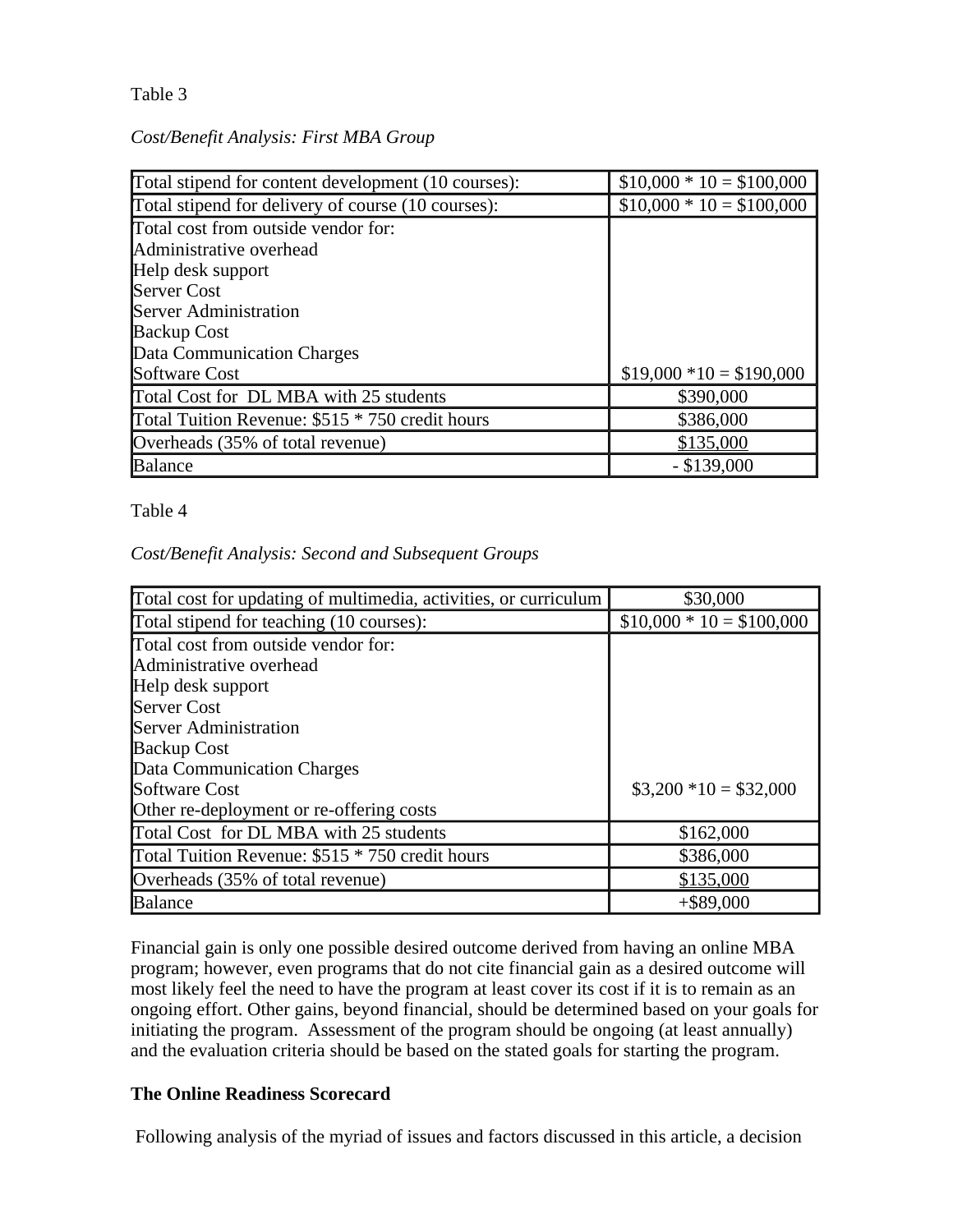regarding entry into the online MBA arena can be considered. In an effort to help faculty and administrators make this decision, an online readiness scorecard is presented in Table 5. This scorecard is patterned after the scorecards created by learning centers including Oregon Network for Education and Center for Independent Learning (see footnote 1) that are used for assessing students' readiness to enroll in an online course. The scorecard found in Table 5 helps faculty members and administrators assess a program's readiness to go online.

Table 5

Online Readiness Scorecard

| Instructions: Please circle yes or no to the following questions in order to determine |                                                                                                                                                                                                          |            |                |  |
|----------------------------------------------------------------------------------------|----------------------------------------------------------------------------------------------------------------------------------------------------------------------------------------------------------|------------|----------------|--|
|                                                                                        | your program's readiness to provide an online MBA program. Answer according to                                                                                                                           |            |                |  |
|                                                                                        | your current situation.                                                                                                                                                                                  |            |                |  |
| <b>Goals</b>                                                                           |                                                                                                                                                                                                          |            |                |  |
|                                                                                        | 1. Are the goals of your online MBA program congruent with the<br>college's goals?                                                                                                                       | <b>YES</b> | N <sub>O</sub> |  |
| 2.                                                                                     | Are the goals of your online MBA program congruent with the<br>university's goals?                                                                                                                       | <b>YES</b> | N <sub>O</sub> |  |
|                                                                                        | <b>Technology</b>                                                                                                                                                                                        |            |                |  |
|                                                                                        | 3. Is there in-house technology support or the ability to contract<br>technology support from outside vendors?                                                                                           | <b>YES</b> | N <sub>O</sub> |  |
|                                                                                        | 4. Do you have updated hardware (e.g., computers, laptops) that<br>can support an online program?                                                                                                        | <b>YES</b> | N <sub>O</sub> |  |
|                                                                                        | 5. Are there sufficient funds to purchase needed software or<br>hardware?                                                                                                                                | <b>YES</b> | NO             |  |
|                                                                                        | <b>Infrastructure Issues</b>                                                                                                                                                                             |            |                |  |
|                                                                                        | 6. Are there sufficient interested faculty available to teach in an<br>online program as either part of their regular course load or in<br>an overload capacity?                                         | <b>YES</b> | N <sub>O</sub> |  |
|                                                                                        | 7. Are there faculty in other institutions that would be willing to<br>teach in this program?                                                                                                            | <b>YES</b> | NO             |  |
| 8.                                                                                     | Are faculty willing to put in the time and effort required to<br>learn a new delivery method?                                                                                                            | <b>YES</b> | NO             |  |
|                                                                                        | 9. Are there sufficient funds to provide faculty and graduate<br>assistants with training?                                                                                                               | <b>YES</b> | N <sub>O</sub> |  |
|                                                                                        | 10. Is there strong administrative support for offering an online<br>MBA program?                                                                                                                        | <b>YES</b> | N <sub>O</sub> |  |
|                                                                                        | 11. Is there sufficient staff support for implementing an online<br>MBA program?                                                                                                                         | <b>YES</b> | NO             |  |
|                                                                                        | 12. Are there sufficient funds available or the ability to obtain<br>funds to support initial start-up costs (to include course<br>development, administrative overhead, marketing expenses,<br>$etc.$ ) | YES        | N <sub>O</sub> |  |

 $\mathsf{l}$ 

# **Scoring Guide:**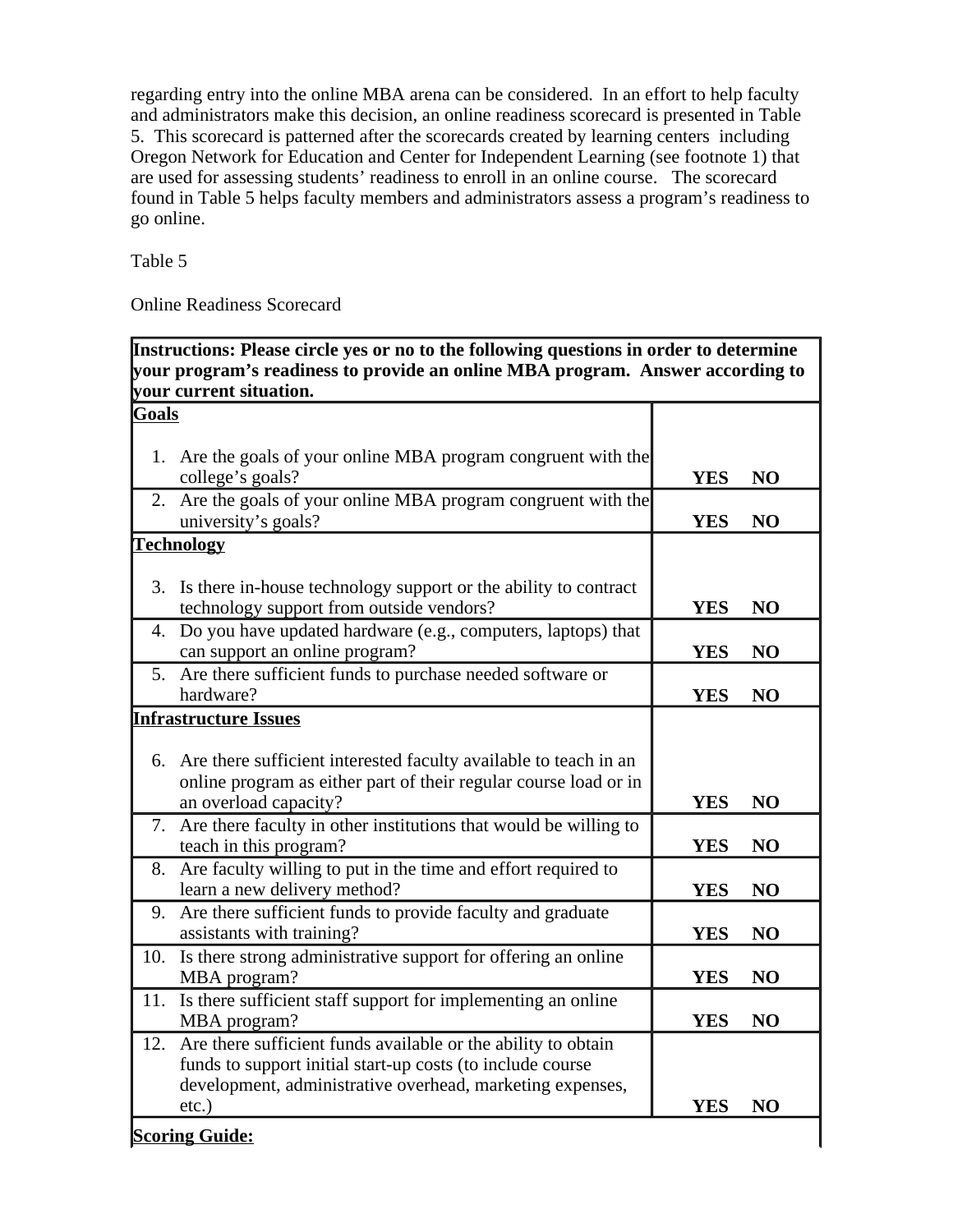- Answered YES to 10 or more of the above questions: your program seems poised to go online.
- Answered YES to 8-9 of the above questions: proceed with implementing an online program but with caution.
- Answered YES to 7 or fewer of the above questions: this is probably not the ideal time to implement an online program. It is best to wait for a more opportune time or when additional resources are available.

There are 12 yes/no questions used to assess readiness. The questions address the areas that are critical in achieving a successful online experience. Financial resources are one of the most important issues since the absence of such funds can render further consideration irrelevant. Hence, three items on funding issues are included in the scorecard. The scorecard is a self-assessment that is based on answering each question carefully after due consideration. The scoring guide is modeled after the student scorecards in that the decision to go forward with an online program is supported only if the assessment yields a score that is similar to a passing grade.

## **Conclusions**

The decision to develop an online MBA program should be the result of a thoughtful process based on careful consideration of a number of important factors rather than a hasty call to action emanating out of a sense of urgency in a competitive marketplace. When the decision is made in haste or to "jump on the bandwagon" rather than because it is the right decision for a given institution at a given point in time, it is likely to be an unwise move.

While the literature does support that distance education developed and implemented carefully and thoughtfully can provide highly effective learning, whether it is the right move for a particular program is subject to a number of key contextual issues. First and foremost, a distance education format must be consistent with the goals and learning outcomes previously identified for the institution at all relevant levels including university and college. Further, because distance learning programs require significant amounts of support in order to thrive, the presence of that support is a key factor in making a decision regarding whether to proceed. Support is needed not only in terms of money (although that is critical) but also in terms of technology, the administration, and staff. Finally, an institution considering the move to an online MBA must also look to its faculty. Are faculty members excited about the opportunity to explore and develop a new and different delivery mode or are they skeptical and reluctant to embrace approaches that see as outside their comfort zone? Without clear faculty support even strong financial backing is unlikely to produce a successful program.

The considerations raised in this article and summarized above must ultimately be viewed in light of a cost and benefit analysis by the institution. It is important to keep in mind, however that benefits are not all going to be concrete. While most institutions are not in a position to lose money, benefits beyond revenues such as contribution to the school's strategic mission can be key. Likewise, while financial costs loom large in any cost/benefit consideration, non-monetary costs such as lowered faculty morale if they feel they were not sufficiently consulted must be considered.

Successfully navigating the myriad of considerations involved in developing an online MBA program takes time. Obtaining faculty buy-in can be a lengthy process – a full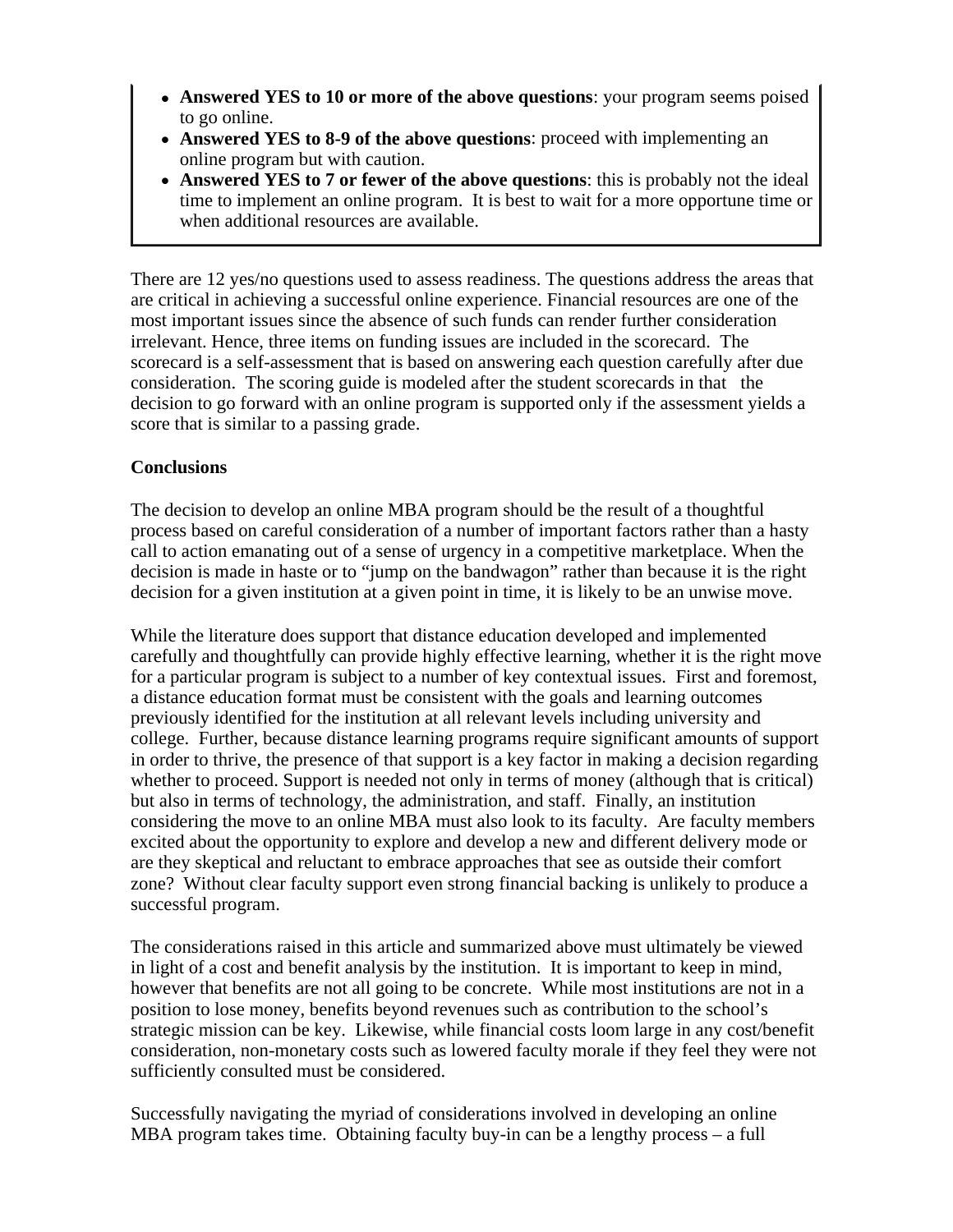academic year to accomplish this task alone is not unusual. Often these programs require formal curriculum action which can potentially take longer than a single academic year. Once these hurdles are cleared, program and course development including the technical aspects of the process and faculty training can easily take another year. Hence any institution embarking on an online MBA must recognize that it is unlikely to happen quickly. It is critical to keep in mind, however, that an abortive attempt is worse than a postponed decision or no action at all in that such a move is likely to make future attempts more difficult. Hence, hasty action may actually lengthen the ultimate timeline.

The scorecard offered in this article does not eliminate the need for thorough vetting nor hasten the process. It does, however, offer an aid to consideration of some difficult questions that should clearly be addressed prior to devoting significant time, cost, and effort to program development.

#### **Footnotes**

- 1. See for example, "scorecards" from the Oregon Network for Education (http://www.oregonone.org/DEquiz.htm) and the Center for Independent Learning (http://www.cod.edu/cil/distancelearn.pdf), which provide assessments allowing students to evaluate whether they are likely to be good candidates for online learning.
- 2. For an in-depth discussion of blended learning, please refer to Bonk, C.J. & Graham, C.R. (2006). The Handbook of Blended Learning: Global perspectives, local designs. San Francisco: Pfeiffer.
- 3. The Program in Course Redesign is described in detail at the NCAT website: http://www.center.rpi.edu/PCR.htm
- 4. See Leidner, D. E., & Jarvenpaa, S. L (1995) for a review on difference learning paradigms.

#### **Acknowledgements**

We would like to acknowledge the work of the College of Business' Distance Learning Task Force at San Diego State University. Participation on that committee contributed to the writing of this article.

#### **References**

Alavi, M. (1994). Computer-mediated collaborative learning: An empirical evaluation. *MIS Quarterly, 18,* 159-174.

Arbaugh, J. B. (2000). Virtual classroom versus physical classroom: An exploratory study of class discussion patterns and student learning in an asynchronous internet-based MBA course. *Journal of Management Education, 24,* 213-233.

Bigelow, J. D. (1999). The web as an organizational behavior learning medium. *Journal of Management Education, 23*, 635-650.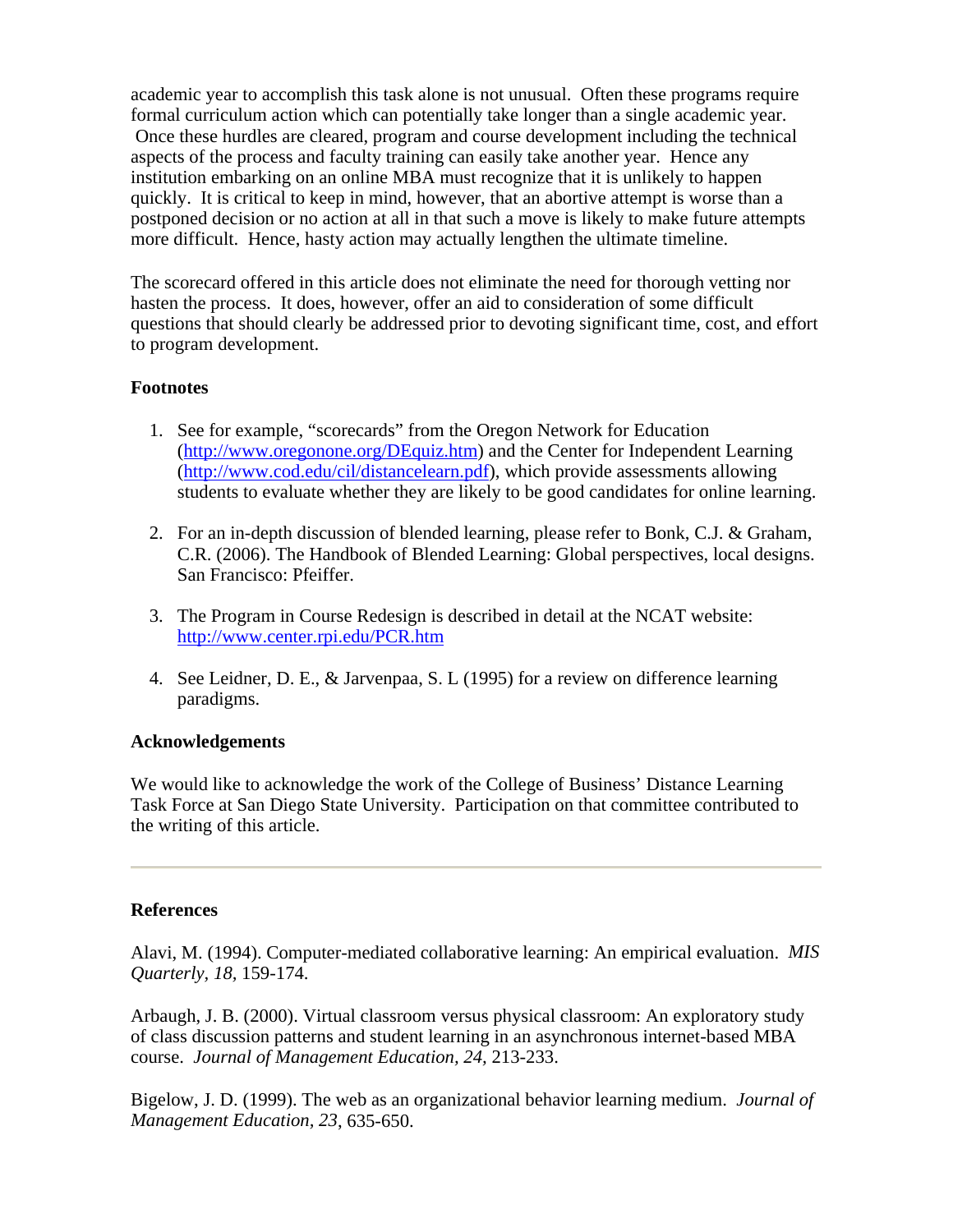Bonk, C. J., & Graham, C. R. (2006). *The Handbook of Blended Learning: Global perspectives, local designs.* San Francisco: Pfeiffer.

Dibiase, D. & Rademacher, H. J. (2005). Scaling up: Faculty workload, class size, and student satisfaction in a distance learning course on geographic information science. *Journal of Geography in Higher Education, 29*, 139-158.

Dumont, R. A. (1996). Teaching and learning in cyberspace. *IEEE Transactions on Professional Communication, 39*, 192-204.

Dziuban, C. D.,Hartman, J. L., & Moskal, P. D. (2004). Blended learning, Research Bulletin, Educause Center of Applied Research, v 2004(7). Retrieved 9/14/07 from: http://www.educause.edu/ecar.

E3Leaning Project (2002-2005) (2006). Hong Kong Polytechnic University. Retrieved 8/12/06 from: http://www.e3larning.edc.polyu.du.hk

Groen, J., Tworek, J., & Soos-Gonczol, M. (2008). The effective use of synchronous classes within an online graduate program: Building upon an interdependent system. *International Journal on E-Learning, 7*, 245-263.

Hiltz, S. R. (1995). Teaching in a virtual classroom. *International Journal of Education Telecommunications, 1 (2),* 185-198.

Hiltz, S. R., & Wellman, B. (1997). Asynchronous learning networks as a virtual classroom. *Communications of the ACM, 40*, 44-49.

Hollerbach, K., & Mims, B. (2007). Choosing wisely: A comparison of online, televised, and face-to-face instructional methods on knowledge acquisition of broadcast audience concepts. *Journalism & Mass Communication Educator, 62*, 176-188.

Leidner, D. E., & Jarvenpaa, S. L. (1995). The use of information technology to enhance management school education: A theoretical view. *MIS Quarterly, 19(3),* 265-291.

Littlefield, J. (2007). Is Distance Learning Right For You? Retrieved 9/17/07 from: http://www.distancelearn.about.com/od/isitforyou/a/considering.htm.

Maki, R. H., Maki, W. S., Patterson, M., & Whittaker, P. D. (2000). Evaluation of a webbased introductory psychology course: Learning and satisfaction in on-line versus lecture courses. *Behavior Research Methods, Instruments, and Computers, 32(2),* 230-239.

Morgan, B. (2000). *Is Distance Learning Worth It? Helping to Determine the Costs of Online Courses,* Working Paper, Marshall University. Retrieved 9/14/07 from: http://www.marshall.edu/distance/distancelearning.pdf

Northeast Texas Consortium (2008). *Glossary of College and Distance Learning Terms*. Retrieved 10/21/08 from: http://www.netnet.org/students/student%20glossary.htm.

Perreault, H., Waldman, L., Alexander, M., & Zhao, J. (2002). Overcoming barriers to successful delivery of distance-learning courses. *Journal of Education for Business*,